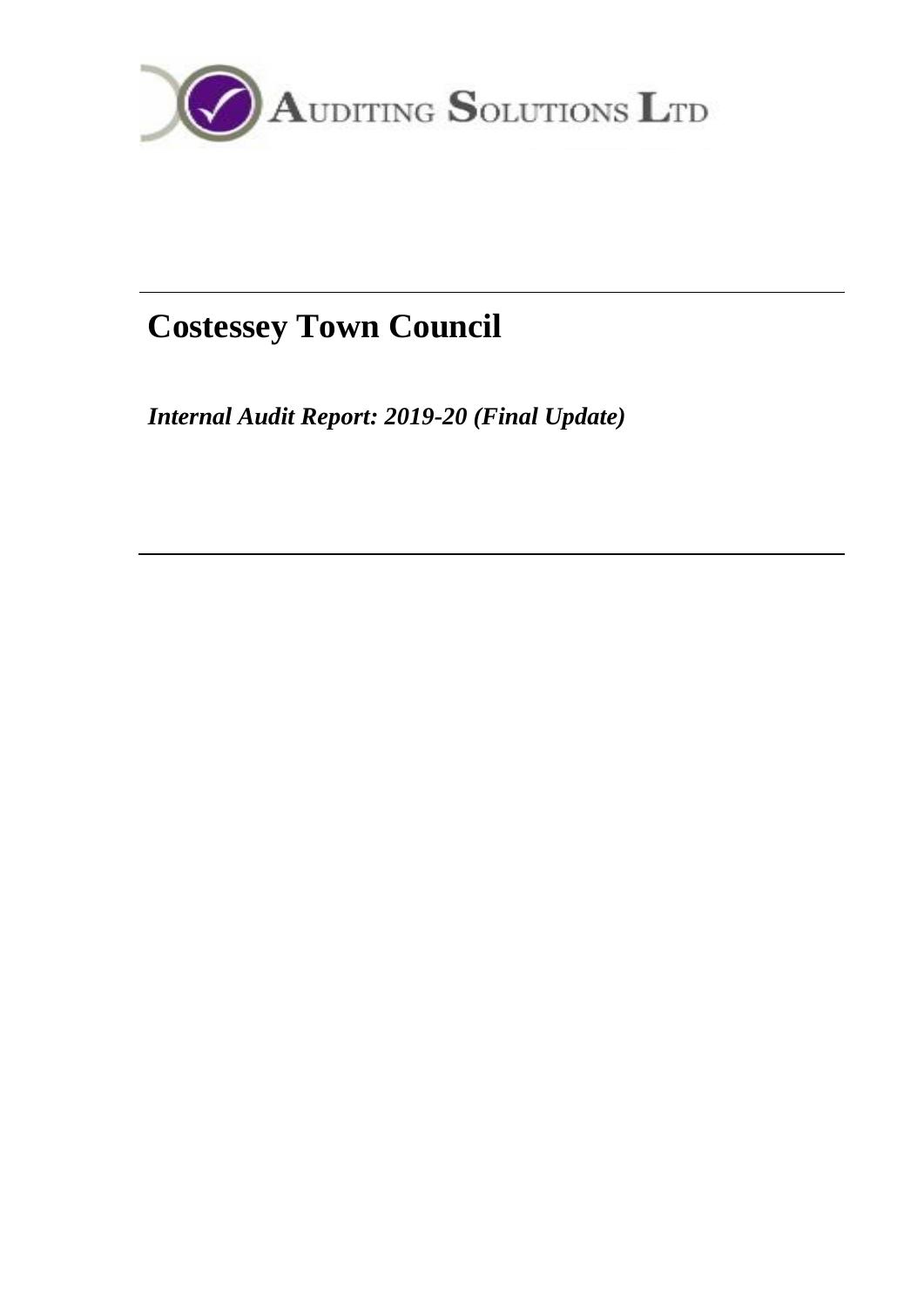## **Background and Scope**

There is a statutory requirement for all town and parish councils to make arrangements for an independent internal audit examination of their accounting records and system of internal control each year and for the conclusions to be reported in the Annual Governance and Accountability Return (AGAR). Auditing Solutions Ltd was appointed to provide this service to Costessey Town Council for the 2019-20 financial year.

This report sets out the results of our final audit work in relation to 2019-20, which was undertaken in June 2020. It updates the reports that we issued following our interim audit visits on 6<sup>th</sup> November 2019 and 13<sup>th</sup> February 2020.

## **Internal Audit Approach**

In undertaking our audit work, we have had regard to the materiality of transactions and their susceptibility to potential mis-recording or mis-representation in the year-end Statement of Accounts, operating a mix of 100% substantive or selected sampling techniques where considered applicable.

Due to the impact of the Covid-19 pandemic, our final review for the year was undertaken remotely. We wish to thank the Town Clerk for providing the additional documentation required for the final audit review, in electronic format. This has enabled us to complete our audit work for the year and sign off of the Annual Internal Audit Report in the year's AGAR.

## **Overall Conclusion**

On the basis of the programme of work we have undertaken for the year, we have concluded that the Council continues to maintain an adequate and effective system of internal control. The records held in support of the accounting transactions continue to be of a high standard and provide an effective audit trail, with clear cross-referencing of all relevant documentation. We have completed and signed the 'Annual Internal Audit Report' in the 2019-20 AGAR, having concluded that the internal control objectives as set out in that report were being achieved throughout the financial year to a standard adequate to meet the needs of the Council.

In the sections below, we have explained the objectives of each area of our audit, outlining the work undertaken and our findings. We are pleased to report that there are no matters arising from our audit work that require a formal comment or recommendation for further action. We ask that Members consider the content of this report.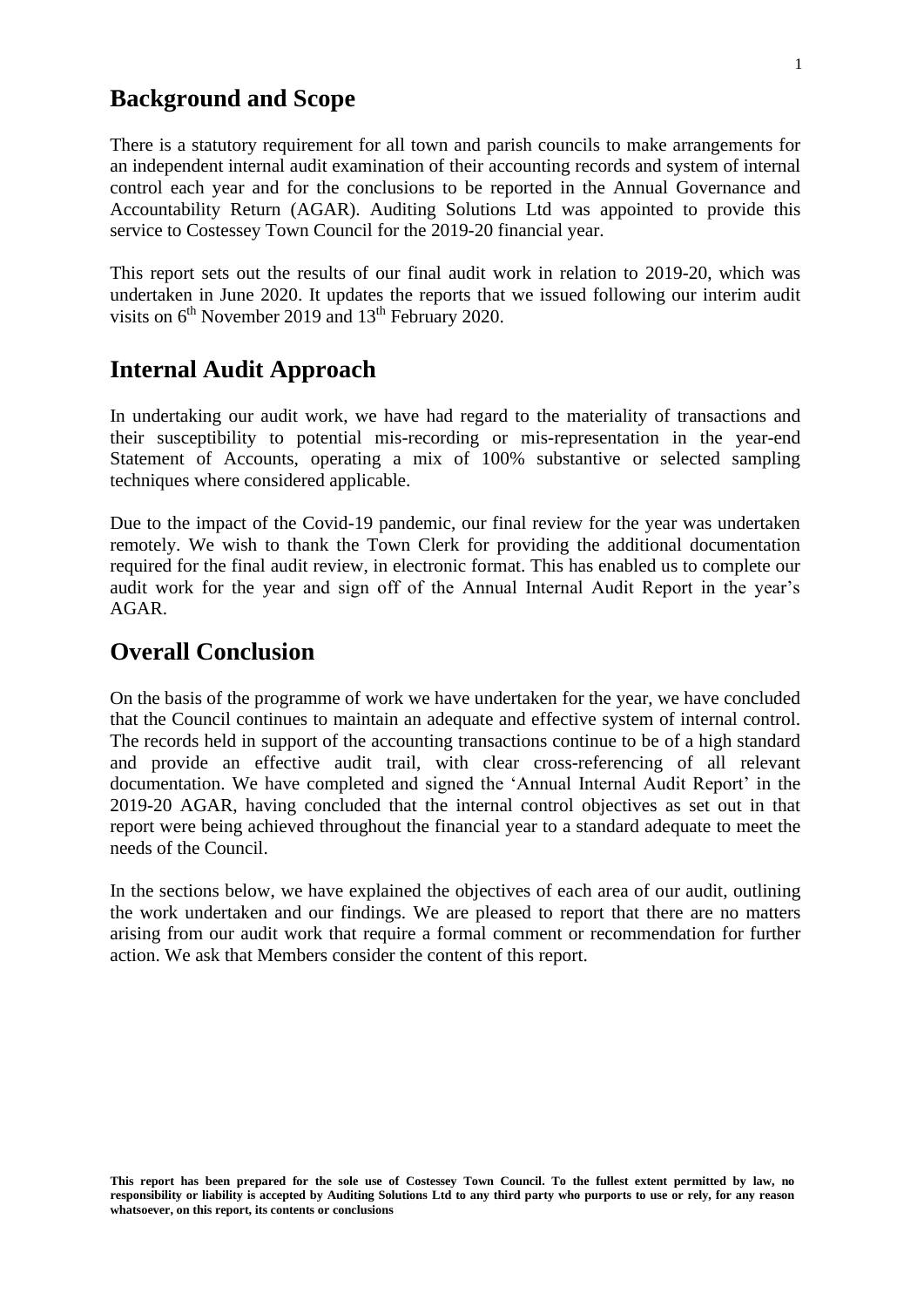## **Detailed Report**

## **Accounting and banking arrangements**

Our objective in this area is to confirm that the accounting records are being maintained accurately and kept up to date, that no anomalous entries appear in cashbooks or financial ledgers, and that appropriate banking arrangements are in place.

As in previous years, the Rialtas Omega accountancy package is used to maintain the financial records, with accounting support provided by DCK Accounting Solutions Ltd.

Banking services continue to be provided by Barclays Bank Plc. Two main accounts are operated, a Business Current Account and a Business Premium (instant access savings) Account. These are supplemented by a separate Salaries Current Account and two small imprest accounts for administrative and grounds maintenance "operational" expenditure. In the previous financial year, the Council invested £116k of funds that were surplus to its immediate requirements into a Barclays one-year fixed interest Treasury Deposit. When this matured in 2019-20, a further one-year Treasury Deposit of £140k was made. We noted last year that consideration was being given to investing with other financial institutions, but this was still under consideration at the 2019-20 year-end.

In the course of our audit visits, we have:

- ➢ Checked that the opening Omega trial balance agrees with the closing balances in the 2018-19 AGAR;
- $\triangleright$  Confirmed that the ledger remained in balance at the end of the financial year;
- ➢ Confirmed that the cost centre and nominal ledger coding structure remains appropriate for the Council's needs;
- ➢ Checked and agreed the detail on the Omega combined cash book for the Business Current Account and Business Premium Account, examining the transactions for three sample months (May and September 2019, and March 2020), agreeing these to the supporting bank statements and also verifying the detail of all inter-account "sweep" transfers in those months;
- ➢ Similarly, checked and agreed the detail of transactions on the Salaries cashbook, again agreeing these to the supporting bank statements for the sample months;
- $\triangleright$  Checked and agreed the bank reconciliations as at 31<sup>st</sup> May 2019, 30<sup>th</sup> September  $2019$  and  $31<sup>st</sup>$  March  $2020$  on all accounts, confirming that reconciliations continue to be prepared routinely at the close of each month and that there is evidence of independent review;
- ➢ Confirmed that the overall cash balance has been reported correctly in the draft AGAR (Section 2, line 8), and
- $\triangleright$  Confirmed that the accounting software is backed up on a daily basis to an external hard drive, which is held off-site

| Costessey TC: 2019-20 (Final Update) | <b>17 June 2020</b> | <b>Auditing Solutions Ltd</b> |
|--------------------------------------|---------------------|-------------------------------|
|                                      |                     |                               |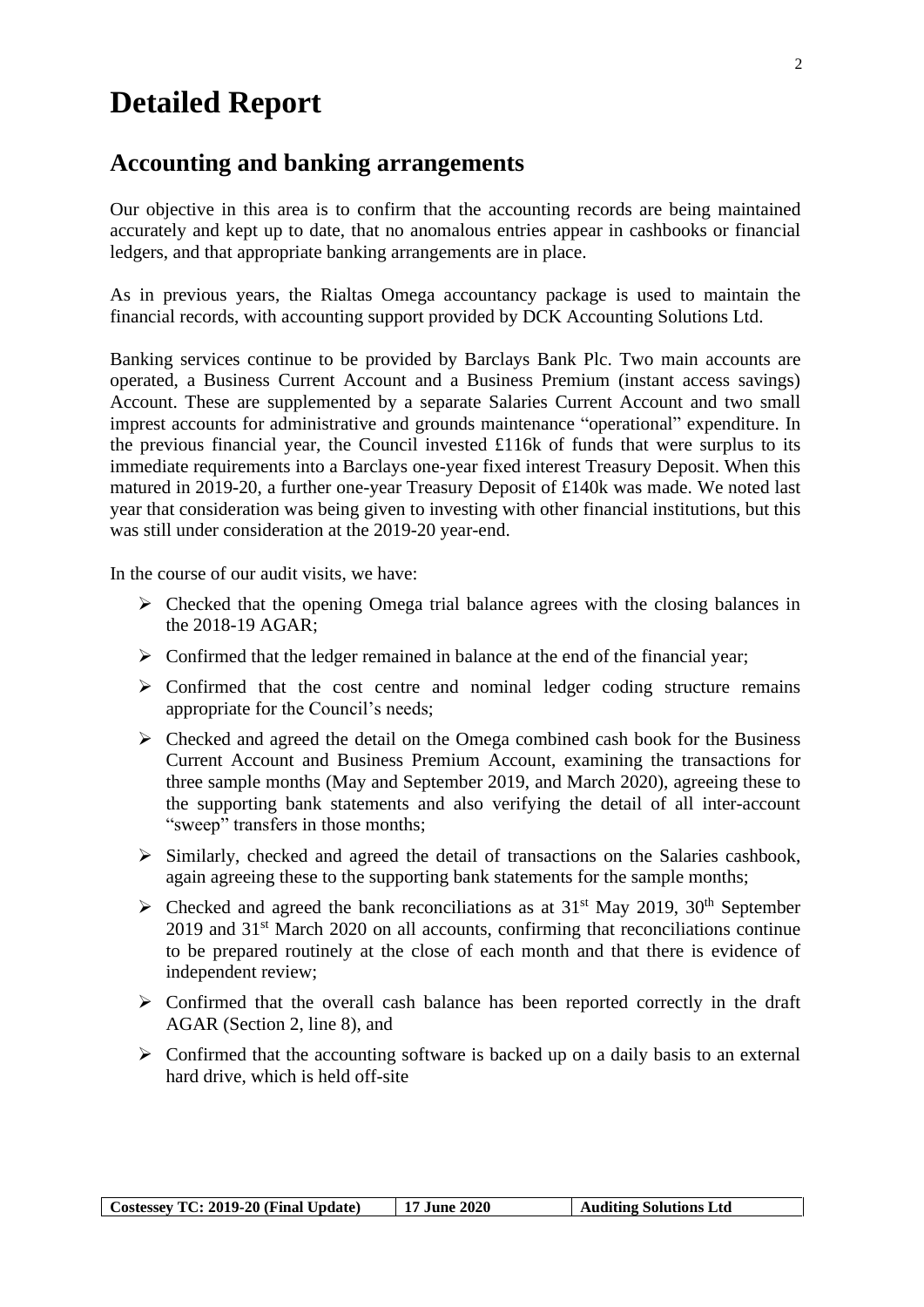#### *Conclusion*

*On the basis of our audit work, we consider that the controls in place in this area were adequate and were operating effectively. There are no matters arising that require a formal comment or recommendation.*

## **Review of Corporate Governance**

Our objective is to confirm that the Council has robust corporate governance arrangements in place and that, as far as we may reasonably be expected to ascertain (as we do not attend Council meetings), all meetings are conducted in an appropriate manner and no actions of a potentially unlawful nature have been, or are being, considered for implementation

During the course of our audit, we have confirmed the following:

- $\triangleright$  Our review of the minutes of the Council and Committee meetings for the year did not identify any issues that we consider may have an adverse effect, through litigation or other causes, on the Council's future financial stability;
- ➢ The Council's Standing Orders and Financial Regulations have continued to be the subject of periodic review. Following completion of a detailed review of the Standing Orders (in conjunction with the NALC model updates), Members resolved to formally adopt these with minor amendments at the Council meeting on  $17<sup>th</sup>$  December 2019. Updated Financial Regulations were approved at the Council meeting on  $10<sup>th</sup>$  March 2020; and
- ➢ Following the 2019 local government elections, the Council formally re-adopted the General Power of Competence at its meeting on 14<sup>th</sup> May 2019, with all relevant criteria continuing to be met.

We understand that, following the UK's exit from the EU, NALC has been preparing a further revision to its model standing orders and financial regulations. These were due to be published in the Summer of 2020, but with the arrival of Covid-19 the work has been delayed. We will keep the Council informed of any developments we are made aware of.

#### *Conclusion*

*On the basis of our review, we are satisfied that the Council continues to adopt a sound approach to its corporate governance responsibilities. There are no matters arising that require a formal comment or recommendation.*

## **Review of Expenditure**

Our objective in this area is to ensure that:

- ➢ Council resources are released in accordance with approved procedures and budgets;
- $\triangleright$  An official order has been raised for supply of goods and services on each occasion where one would be anticipated;
- $\triangleright$  Payments are supported by appropriate documentation, either in the form of an original trade invoice or other appropriate form of document confirming the payment as due and/or an acknowledgement of receipt, where no other form of invoice is available;

| Costessev TC: 2019-20 (Final Update) | $\pm 17$ June 2020 | <b>Auditing Solutions Ltd</b> |
|--------------------------------------|--------------------|-------------------------------|
|                                      |                    |                               |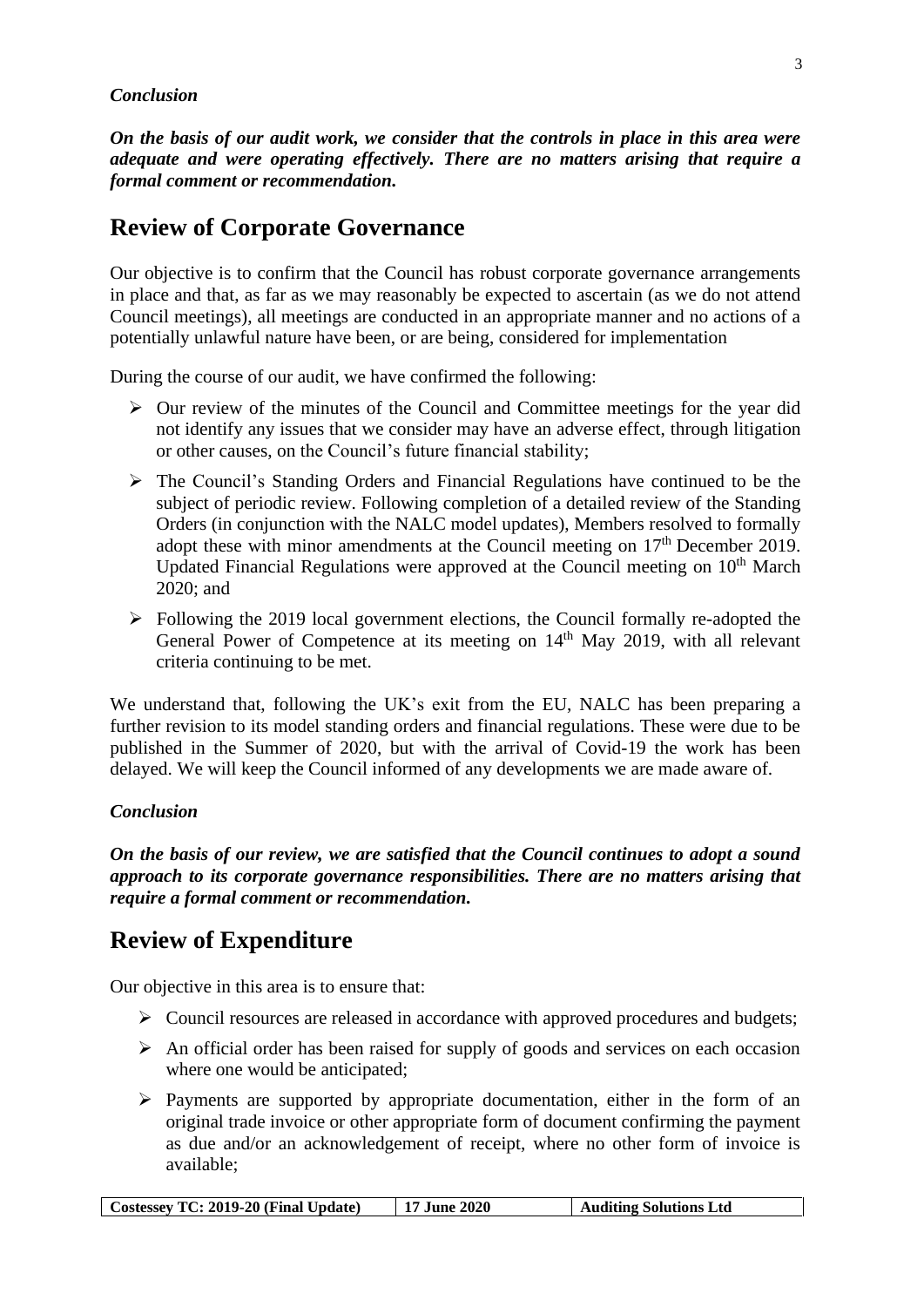- ➢ All discounts due on goods and services supplied are identified and appropriate action taken to secure the discount;
- $\triangleright$  The correct expense codes have been applied to invoices when processed; and
- ➢ VAT has been appropriately identified and coded to the control account for periodic recovery.

We have completed our testing of expenditure for 2019-20. In total, we examined a sample of 76 payments. Our sample included all individual payments in excess of £2,500, together with a more random sample of every 40th cash book transaction, as recorded in the accounts. The total value of items in the sample was £525k, including VAT, which equated to 75%, by value, of non-pay related expenditure in the financial year.

We have also confirmed that VAT returns continue to be completed in a timely and accurate manner, with electronic "on-line" submission in place, in line with current HMRC requirements. We have examined the reclaims for the first and fourth quarters, confirming that the submissions agreed to the Omega VAT control account.

#### *Conclusion*

*On the basis of our review, we are satisfied that the arrangements in place for the coding and authorisation of payments are sound, with adequate supporting documentation present for all payments in our test sample, and that appropriate action has been taken with regard to the re-claim of VAT. There are no matters arising that require a formal comment or recommendation.*

## **Assessment and Management of Risk**

Our objective is to confirm that the Council has put in place appropriate arrangements to identify all potential areas of risk of both a financial and health & safety nature, whilst also ensuring that appropriate arrangements exist to monitor and manage those risks in order to minimise the opportunity for their coming to fruition.

From our review of this area, we confirmed that.

- ➢ The Financial Risk Assessment (FRA) was reviewed and approved by the Council at its meeting on  $10<sup>th</sup>$  March 2020, following detailed scrutiny by the Finance, Budgeting and Staffing (FB&S) Committee. The Council has, therefore, met the regulatory requirement for the risk assessment to be formally reviewed at least annually (i.e. within each financial year).
- ➢ During 2019-20, the Council was in a 3-year agreement with Zurich for insurance cover, which ran until May 2020. The insurance cover in place for the year included Public Liability of £15 million; Employer's Liability of £10 million, Fidelity Guarantee at £1 million and Loss of Revenue at £175,000 loss of income, all of which we consider to be appropriate to meet the needs of the Council. We note that on  $10<sup>th</sup>$  March 2020, following the recommendation of the FB&S Committee, the Council agreed to a further 4-year agreement with Zurich.
- $\triangleright$  The Council has continued to engage the services of an external consultant (SJB Solutions) to provide a risk assessment and health  $\&$  safety management service;

|  | Costessey TC: 2019-20 (Final Update) | 17 June 2020 | <b>Auditing Solutions Ltd</b> |
|--|--------------------------------------|--------------|-------------------------------|
|--|--------------------------------------|--------------|-------------------------------|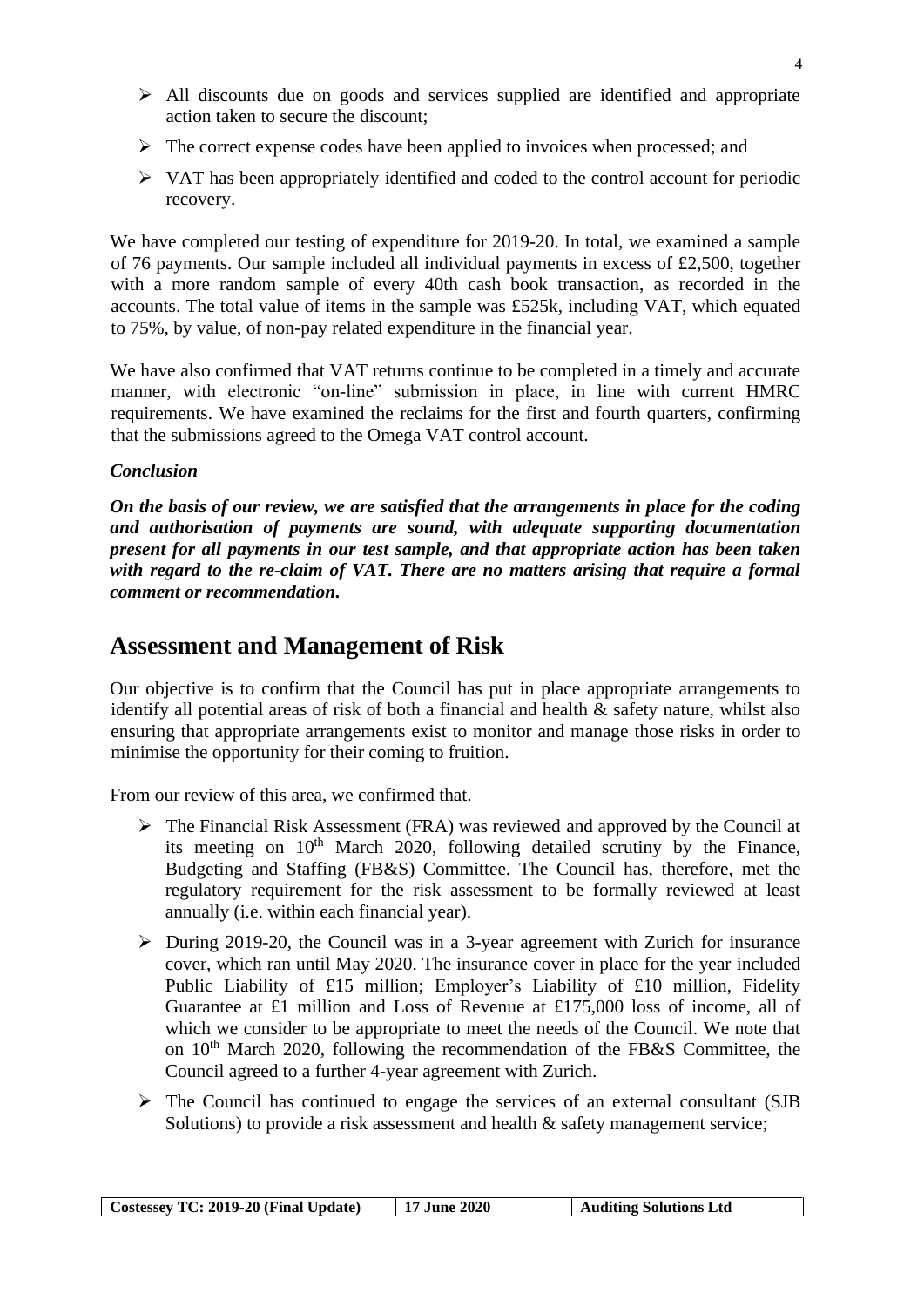- $\geq$  Zurich has also been contracted to undertake inspections of the Council's play equipment each year. In line with our recommendation from last year, the results are now being reported to Members (Property & Environment Committee);
- $\triangleright$  Council staff continue to carry out a visual check of the playgrounds as they undertake litter picking (usually daily) and deal with issues as they arise. They also complete inspection reports on a weekly basis throughout the year, which are submitted to the Town Clerk with timesheets and signed off as reviewed, with action taken, as appropriate.

#### *Conclusion*

*On the basis of our audit work, we consider that the Council has sound arrangements in place in relation to the management of risk. There are no matters arising that require a formal comment or recommendation.*

## **Budget setting, budgetary control and reserves**

Our objective here is to confirm that the Council has robust procedures in place for identifying and approving its future budgetary requirements and the level of Precept to be drawn down from District Council: also, that an effective reporting and monitoring process is in place. We also aim to confirm that the Council retains sufficient funds in earmarked and general reserves to finance its ongoing spending plans and to cover any unplanned expenditure that might arise.

From our review of the minutes, we noted that Members were provided with detailed budget monitoring reports and formal bank reconciliations throughout the year. The minutes also record that consideration has been given to the level of earmarked and general reserves that are required and to the potential use of funding which has become available through the Community Infrastructure Levy (CIL).

We have reviewed the process followed in setting the budget and Precept for 2020-21. We noted that the draft budget was discussed at meetings of both the FB&S Committee and Full Council prior to the final budget decision being made at the Full Council meeting on  $7<sup>th</sup>$ January 2020. The Precept was formally adopted and properly recorded at £659,751, compared to £636,576 for 2019-20, a notional increase of 2.5% for Band D properties. We are satisfied that Members were provided with an appropriate level of information to inform the decision-making process.

At  $31<sup>st</sup>$  March 2020, the overall reserves were £703,637 (£627,398 at  $31<sup>st</sup>$  March 2019), of which the earmarked reserves amounted to £522,459 (£484,615). The main earmarked reserves are the Major Projects Reserve, set aside for capital projects, which stood at £316,582 (£311,449) and the New Cemetery Fund which has remained at £97,894. There were further CIL receipts of £10,030 in the year, with the unutilised balance at the year-end amounting to  $(\text{\pounds}21,195)$ .

In addition to the earmarked reserves, the Council retains a General Reserve for contingency purposes. At  $31<sup>st</sup>$  March 2020, the General Reserve balance stood at £181,178 an increase of just over £38,395 from the previous year-end. As noted in previous years, there is no 'hard and fast' rule as to the amount of General Reserve that should be held, as this will depend on the circumstances of individual authorities and the risks they face. However, a 'yard-stick' of between 25% and 50% of revenue spend is often cited, with the former being

| Costessey TC: 2019-20 (Final Update) | <b>17 June 2020</b> | <b>Auditing Solutions Ltd</b> |
|--------------------------------------|---------------------|-------------------------------|
|--------------------------------------|---------------------|-------------------------------|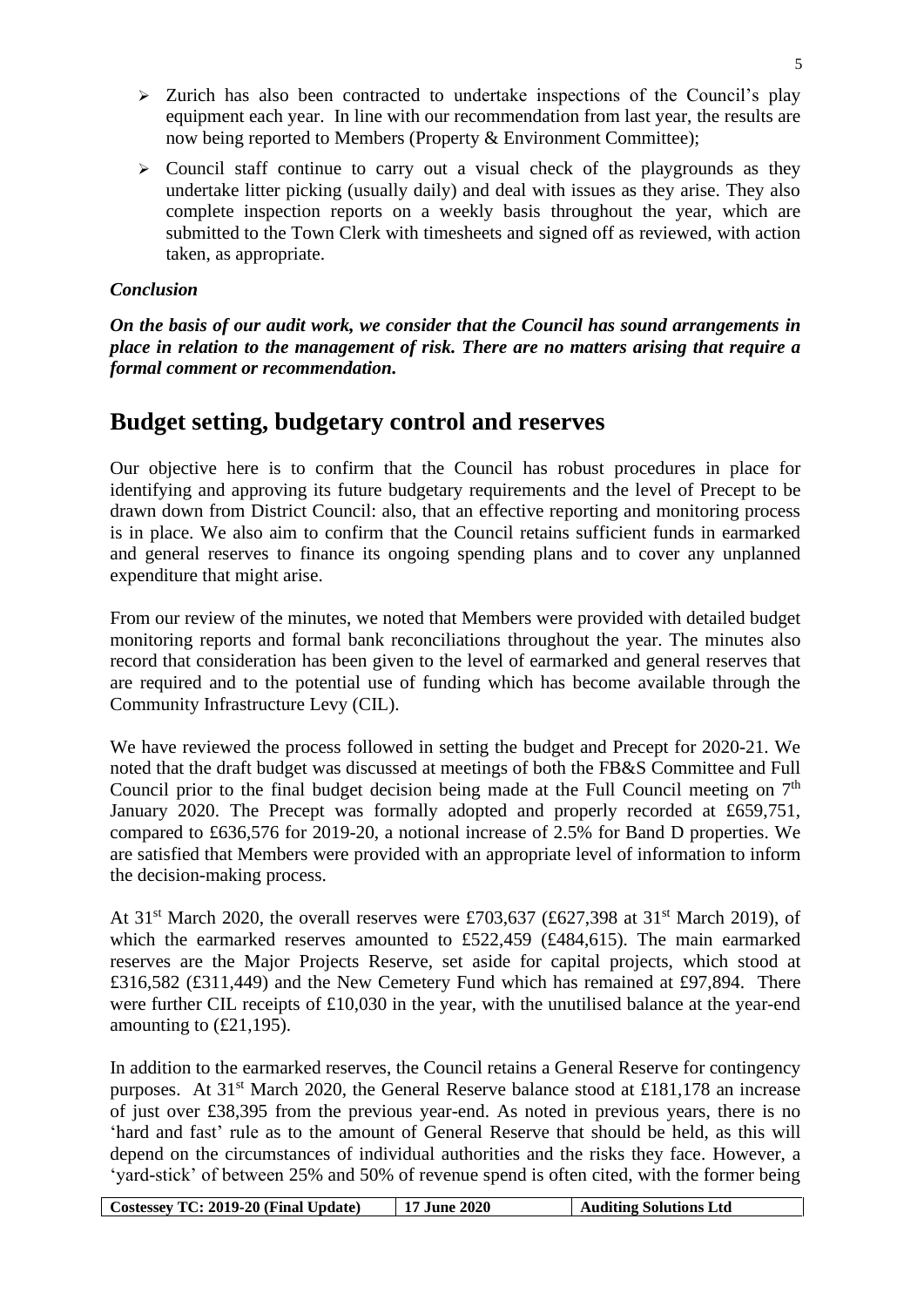possibly more realistic for larger authorities, where other funds are available to be called upon in an emergency. The Council's General Reserve balance is in line with the lower guideline percentage of revenue spend, and does not appear unreasonable.

#### *Conclusion*

*We are satisfied that the Council has sound arrangements in place for determining its annual budget and Precept requirements, and for monitoring financial performance and reserves. There are no matters arising that require a formal comment or recommendation.*

## **Review of Income**

In considering the Council's income streams, our objective is to confirm that robust systems are in place to ensure the identification of all income due to the Council from its various sources, that invoices are raised in a timely manner and that effective procedures are in place to pursue recovery of any outstanding monies due to the Council.

In our audit visits, we undertook the following audit work:

- ➢ We confirmed that the Council formally reviewed its fees and charges for 2019-20 in October 2018, following detailed consideration by the "Fees and Charges Working Group";
- ➢ As noted earlier in this report, we have checked and agreed three sample months' receipts transactions from cashbooks to relevant bank statements;
- ➢ We examined a sample of Cemetery activities (April to December 2019) by reference to the detailed Burial Registers and associated records maintained by the appropriate officer, confirming that all income due has been received on a timely basis;
- $\triangleright$  We examined a sample of the property facilities' lettings for week commencing  $4<sup>th</sup>$ November 2019 (approximately 40 in all across the three Centres) two weeks' Town Hall lettings (w/c  $4<sup>th</sup>$  and  $11<sup>th</sup>$  November 2019) was tested by reference to the diary entries and sales ledger invoicing to ensure rates charged were in accord with the published scales and were settled without undue delay; and
- ➢ We examined the Sales Ledger "Aged Debtors Report" at the time of our first interim visit and as at  $31<sup>st</sup>$  March 2020 confirming that the amount of outstanding debt has remained very low and, where appropriate, debtors are being chased on a regular basis.

We have not reviewed the controls over allotment income this year. We consider this to be a low risk area, as the amounts involved are relatively small and there is no history of error from previous years' audits.

#### *Conclusion*

*There are no matters arising that require a formal comment or recommendation.*

| Costessey TC: 2019-20 (Final Update) | 17 June 2020 | <b>Auditing Solutions Ltd</b> |
|--------------------------------------|--------------|-------------------------------|
|--------------------------------------|--------------|-------------------------------|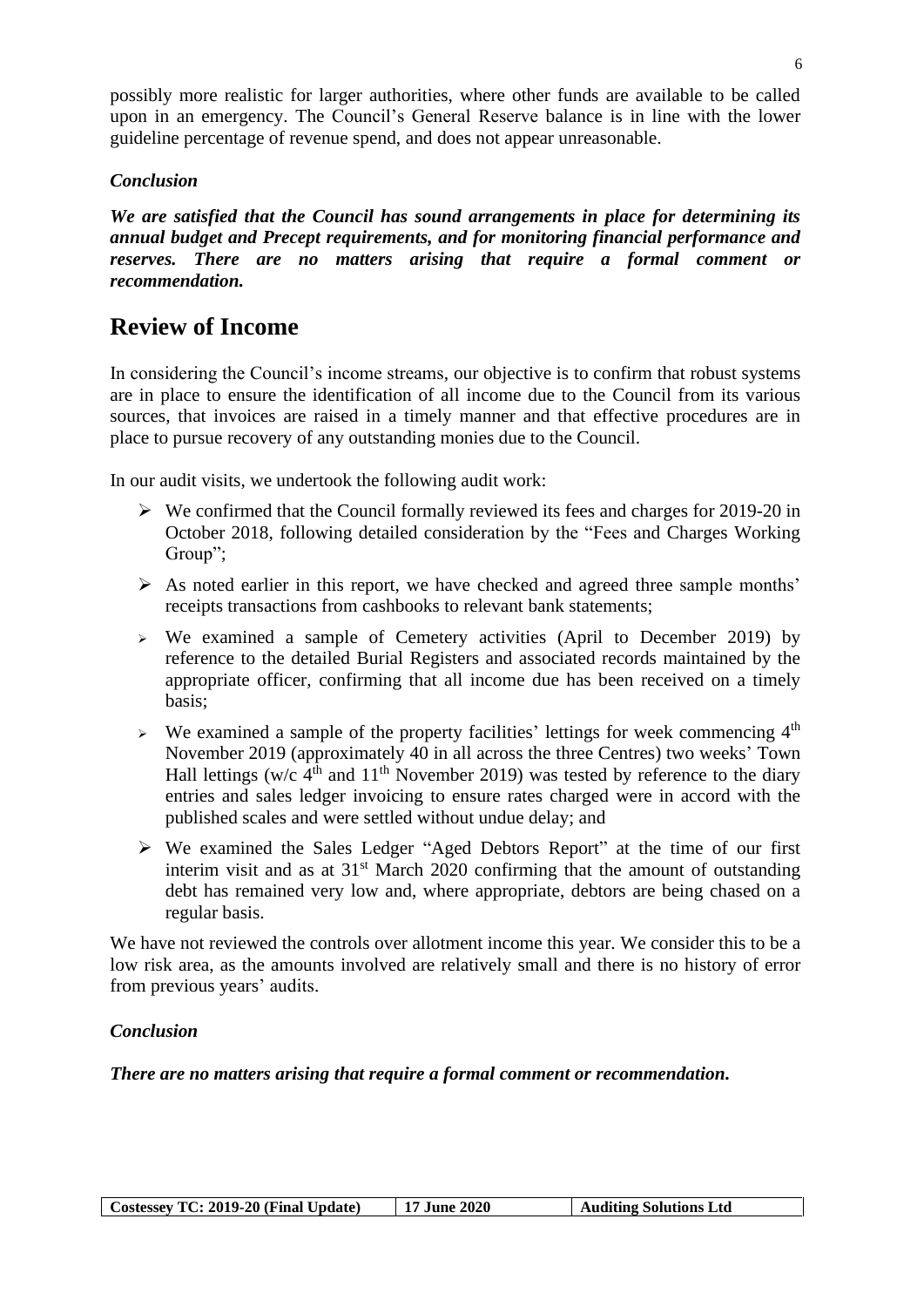## **Petty Cash and Credit Card Usage**

When completing the 'Annual Internal Audit Report' in the AGAR, we are required to confirm that there are effective controls over the petty cash account operated by the Council.

The Council operates a limited petty cash scheme, with a maximum Imprest holding of £300 which is "topped up" monthly. A small Excel control sheet is maintained and acts as both the Omega nominal ledger posting document and the approval for re-imbursement "invoice". We examined the control sheet and Omega records for September 2019 and March 2020, confirming that the petty cash is subject to independent review and that this review is evidenced.

As noted earlier in the report, we also checked and agreed a sample of three months transactions and the month end bank reconciliations on the charge cards that are used by the Clerk and the Head Groundsman to assist with urgent and/or immediate purchases via the internet. These are operated through separate Omega "cashbooks" to record transactions on each card. We did not identify any issues with the level or type of expenditure incurred.

#### *Conclusion*

#### *There are no matters arising that require a formal comment or recommendation.*

## **Salaries and Wages**

In examining the Council's payroll function, our objective is to confirm that extant employment legislation is being appropriately observed and that the requirements of HM Revenue and Customs (HMRC) as regards the deduction and payment over of income tax and NI contributions are complied with, together with meeting the requirements of the local government pension scheme in relation to employee percentage bandings, as revised from 1 st April 2019.

The Moneysoft "Payroll Manager" package continues to be used to compute the fourweekly payroll (i.e. 13 Pay Periods in the year), which includes the production of the pay slips.

To confirm compliance with the above criteria, we have:

- ➢ Agreed the amounts paid to employees by reference to the approved pay scales on the council's establishment list, examining a sample of all those salary payments made for Period 6 ending in September 2019;
- ➢ Ensured that Tax and National Insurance deductions for all employees have been made applying the appropriate PAYE code and NIC Table following the annual budgetary increases in personal allowances with effect from April 2019;
- ➢ Checked that the correct superannuation percentage deductions are being applied where applicable;
- ➢ Ensured that any variations to standard payments, such as overtime and sickness and mileage, have been subject to formal timesheet records and approval by senior officers;

|  | $\vert$ Costessey TC: 2019-20 (Final Update) | 17 June 2020 | <b>Auditing Solutions Ltd</b> |
|--|----------------------------------------------|--------------|-------------------------------|
|--|----------------------------------------------|--------------|-------------------------------|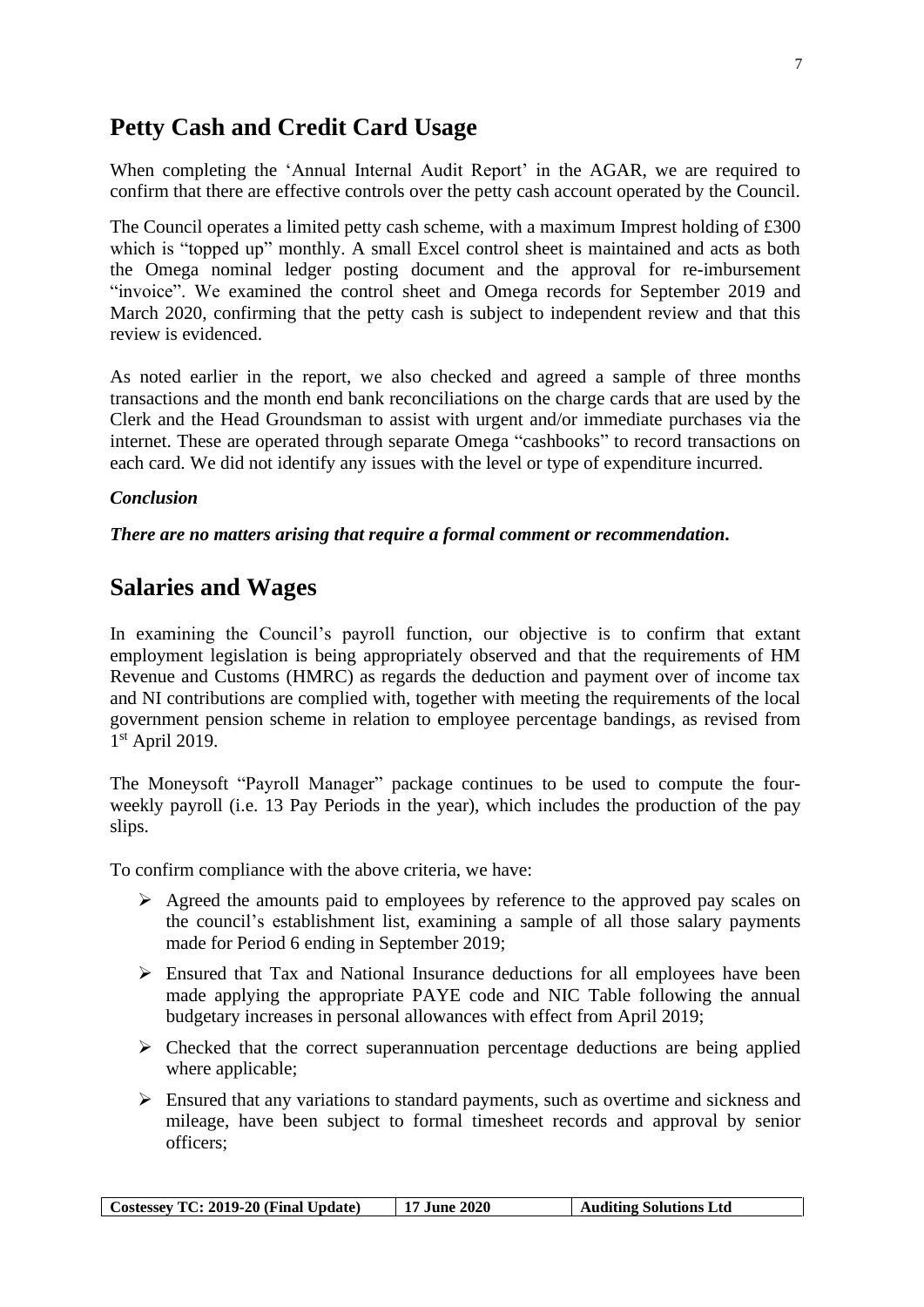- ➢ Verified the net payments to staff from payslips to the summary BACS settlement reports; and
- ➢ Checked and agreed the payment over of deductions to HMRC and Norfolk County Council from copy payroll reports to cashbooks and have, as part of the supplier payments testing noted earlier, summarised the month by month total payments with explanations obtained for any variances arising therein.

#### *Conclusion*

#### *There are no matters arising that require a formal comment or recommendation.*

## **Investments and Loans**

Our objective here is to confirm that the Council is investing "surplus funds", be they held temporarily or on a longer term basis, in appropriate banking and investment institutions, that an appropriate investment policy is in place, that the Council is obtaining the best rate of return on any such investments made, that interest earned is brought to account correctly and appropriately in the accounting records and that any loan repayments due to or payable by the Council are transacted in accordance with the relevant loan agreements.

The Council has a 'Treasury Strategy and Treasury Management Policy' in place. Following consideration by the FB&S Committee, a revised Policy was adopted at the Council meeting on 10th March 2020.

At present, the Council does not hold any long-term investments, with all "surplus" funds being held within the Barclays Business Premium account and the Barclays One-Year Treasury Deposit. However, we note that in early 2020 the FB&S Committee received presentations from CCLA about investment options and that the investment approach will be reviewed during 2020-21.

We have checked and agreed the half-yearly repayments of principal and interest on the Council's three Public Works Loans Board (PWLB) loans to their third party "demand" notices. We have also confirmed that the repayments of principal and interest made to PWLB in the year and the overall balance outstanding at the year-end, have been reported correctly in the AGAR (Section 2, lines 5 and 10)

#### *Conclusion*

*There are no matters arising from our audit work in this area that require any formal comment or recommendation.*

## **Statement of Accounts and AGAR**

We have examined the detailed accounting statements prepared by the Accounts using the RBS Omega system and also the draft of the statutory "Accounting Statements 2019-20" that the Council is required to complete and approve (Section 2 of the AGAR). We agreed the detail to the supporting accounting records and other related documentation.

| Costessey TC: 2019-20 (Final Update) | <b>17 June 2020</b> | <b>Auditing Solutions Ltd</b> |
|--------------------------------------|---------------------|-------------------------------|
|--------------------------------------|---------------------|-------------------------------|